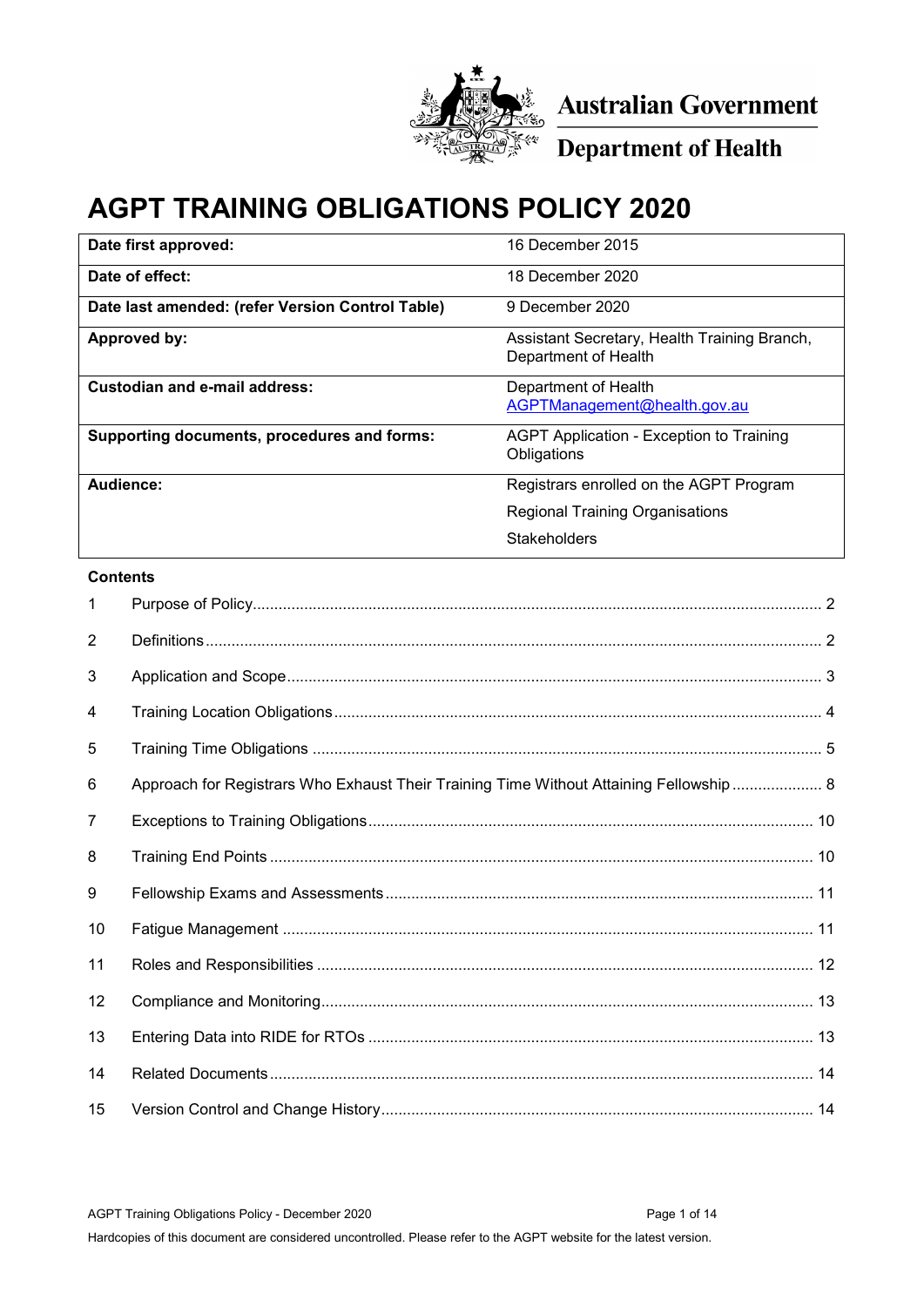# **1. Purpose of Policy**

<span id="page-1-0"></span>1.1 The purpose of this Policy is to define the training obligations that apply to registrars enrolled on the Australian General Practice Training (AGPT) Program.

| <b>Word/Term</b>                                      | Definition (with examples if required)                                                                                                                                                                                                                                                                                                                                                                                            |  |
|-------------------------------------------------------|-----------------------------------------------------------------------------------------------------------------------------------------------------------------------------------------------------------------------------------------------------------------------------------------------------------------------------------------------------------------------------------------------------------------------------------|--|
| <b>ACRRM</b>                                          | Australian College of Rural and Remote Medicine                                                                                                                                                                                                                                                                                                                                                                                   |  |
| <b>ACRRM</b><br>Independent<br>Pathway                | The Independent Pathway is one of the training streams under the ACRRM<br>Fellowship Program                                                                                                                                                                                                                                                                                                                                      |  |
| <b>Chief Executive</b><br>Officer (CEO)               | The CEO of the Regional Training Organisation (RTO) or equivalent or their<br>nominated delegate.                                                                                                                                                                                                                                                                                                                                 |  |
| Commencement of<br>Training                           | Commencement of Training is defined as the first day in which a registrar begins<br>their training on the AGPT Program.                                                                                                                                                                                                                                                                                                           |  |
|                                                       | Registrars are able to commence their training on the AGPT Program in a number<br>of different training terms, which are: hospital training, GPT1, Core Generalist<br>Training, Extended Skills, Advanced Specialised Training and Advanced Rural<br>Skills Training (for FARGP only).                                                                                                                                            |  |
| <b>Core Vocational</b><br>Training                    | Core Vocational Training refers to GPT1, GPT2, GPT3 and Extended Skills<br>Training for FRACGP registrars and Core Generalist Training (with the exception<br>of first hospital year for PGY 2 registrars) and Advanced Specialised Training for<br>FACRRM registrars.                                                                                                                                                            |  |
| <b>Education and</b><br>Training<br>Requirements      | The Education and Training Requirements placed on a registrar working towards<br>fellowship of the RACGP, ACRRM or both. These requirements are specified by<br>the Relevant College(s) and the RTOs.                                                                                                                                                                                                                             |  |
| <b>Extenuating and</b><br>Unforeseen<br>Circumstances | Extenuating and Unforeseen Circumstances are defined as circumstances which<br>were unforeseen and outside a registrar's control when they accepted a place on<br>the AGPT Program. These circumstances will not be considered as unforeseen if<br>it can be determined that the circumstances were known or reasonably should<br>have been known by the registrar prior to the acceptance of their place on the<br>AGPT Program. |  |
|                                                       | Examples of extenuating circumstances may include, but are not limited to:                                                                                                                                                                                                                                                                                                                                                        |  |
|                                                       | III-health (other than minor illnesses);<br>Deterioration of an existing medical condition that can no longer be<br>$\bullet$<br>managed in the current location;<br>Bereavement;<br>Acute personal/emotional circumstances;                                                                                                                                                                                                      |  |
|                                                       | Hospitalisation;<br>Illness of an Immediate Family Member;<br>A major change to a registrar's personal circumstances; or                                                                                                                                                                                                                                                                                                          |  |
|                                                       | An involuntary change in a spouse's employment.                                                                                                                                                                                                                                                                                                                                                                                   |  |
|                                                       | All applications and requests pertaining to Extenuating and Unforeseen<br>Circumstances of the registrar will be considered on a case by case basis.                                                                                                                                                                                                                                                                              |  |
| <b>FACRRM</b>                                         | Fellowship of the Australian College of Rural and Remote Medicine                                                                                                                                                                                                                                                                                                                                                                 |  |
| FARGP                                                 | Fellowship in Advanced Rural General Practice through the RACGP. Registrars<br>must be enrolled in FARGP to undertake Advanced Rural Skills Training.                                                                                                                                                                                                                                                                             |  |

# <span id="page-1-1"></span>**2. Definitions**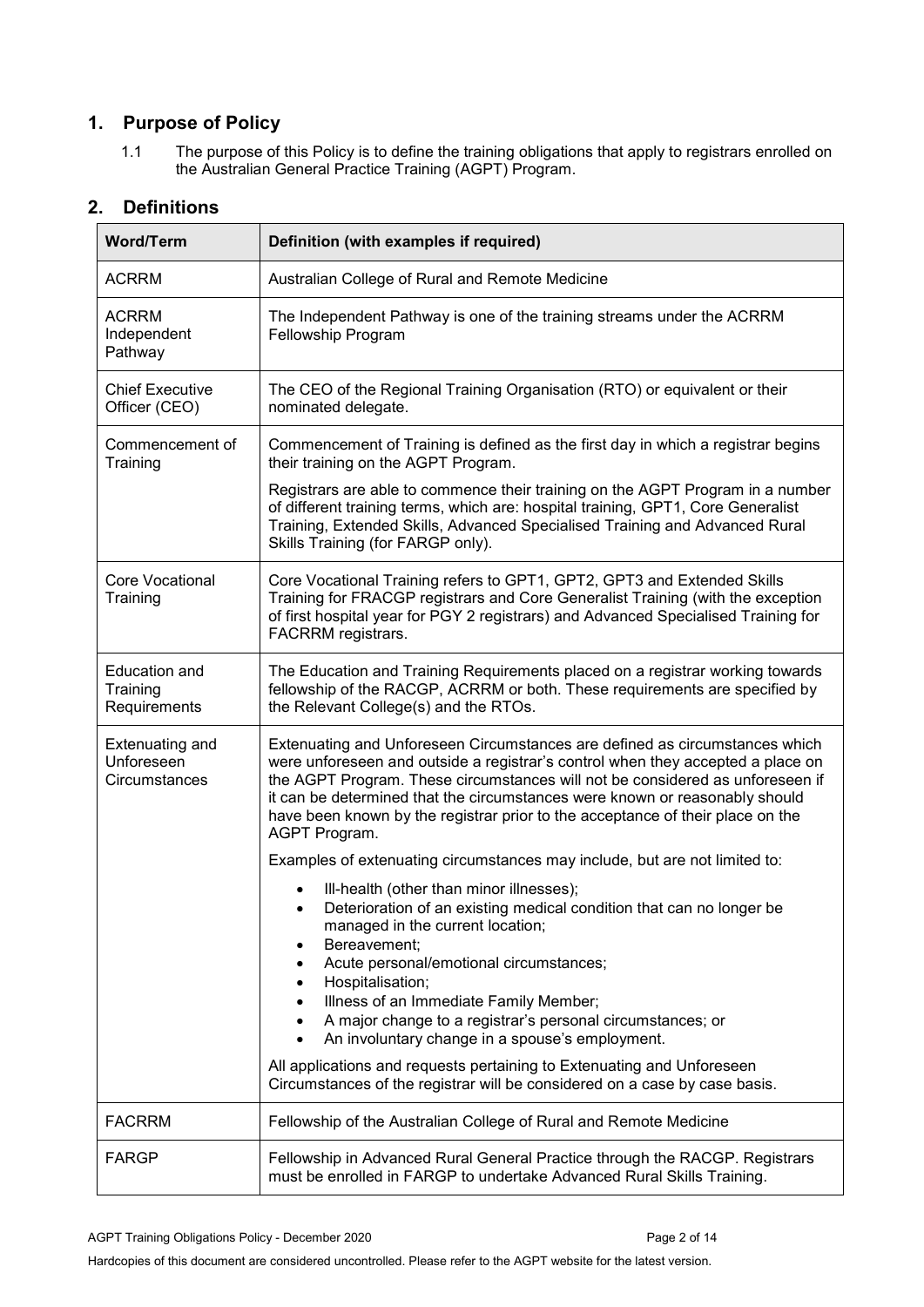| <b>Word/Term</b>                | Definition (with examples if required)                                                                                                                                                                                                                                     |
|---------------------------------|----------------------------------------------------------------------------------------------------------------------------------------------------------------------------------------------------------------------------------------------------------------------------|
| Fatigue                         | An acute and ongoing state of tiredness that leads to mental and/or physical<br>exhaustion and prevents normal functioning.                                                                                                                                                |
| <b>FRACGP</b>                   | Fellowship of the Royal Australian College of General Practitioners                                                                                                                                                                                                        |
| Full-Time<br>Equivalence (FTE)  | Under this Policy the term FTE is defined to mean thirty-eight hours per week and<br>includes all practice time, AGPT education and Program activities - the<br>composition of which will vary depending upon a registrar's stage of training and<br>College requirements. |
| Immediate Family<br>Member      | Immediate Family Member means the registrar's parents (mother, father and step<br>parents), siblings, spouse/partner/de facto/fiancé, child/children and anyone for<br>whom the registrar has primary carer responsibility.                                                |
| <b>Modified Monash</b><br>Model | The Modified Monash Model 2019 (MMM (2019)) is a classification system that<br>categorises metropolitan, regional, rural and remote areas according to both<br>geographical remoteness and town size.                                                                      |
|                                 | The MMM (2019) classification for any given area can be found by using the<br>locator tool on the DoctorConnect website.                                                                                                                                                   |
| Outer Metropolitan              | Inner and Outer Metropolitan status for a specific location can be found by using<br>the locator tool on the DoctorConnect website.                                                                                                                                        |
| Practice Experience<br>Program  | The Practice Experience Program is one of the training streams under the RACGP<br>Fellowship Program                                                                                                                                                                       |
| RACGP                           | Royal Australian College of General Practitioners                                                                                                                                                                                                                          |
| <b>Relevant College</b>         | The GP College with which the registrar is enrolled - RACGP, ACRRM or both.                                                                                                                                                                                                |
| <b>RIDE</b>                     | Registrar Information Data Exchange - the information management system used<br>to record the training and education of registrars on the AGPT Program.                                                                                                                    |
| <b>Training Facility</b>        | Includes any facility accredited by the Colleges to provide training under the AGPT<br>Program.                                                                                                                                                                            |
| <b>Training Region</b>          | An area defined by the Department of Health in Australia within which an RTO is<br>required to deliver training to registrars enrolled on the AGPT Program.                                                                                                                |
| <b>Training Time</b>            | The length of time required to complete training on the AGPT Program as<br>specified by the Relevant College.                                                                                                                                                              |

# <span id="page-2-0"></span>**3. Application and Scope**

- 3.1 This Policy applies to all registrars enrolled on the AGPT Program.
- 3.2 This Policy supersedes the previous *AGPT Training Obligations Policy 2020* and will come into effect as of 18 December 2020.
	- 3.2.1 Nothing in this Policy negates any other obligations placed on a registrar, in particular specific College curriculum requirements, requirements of rural generalist schemes and Section 19AB of the *Health Insurance Act 1973* (the 10 year moratorium).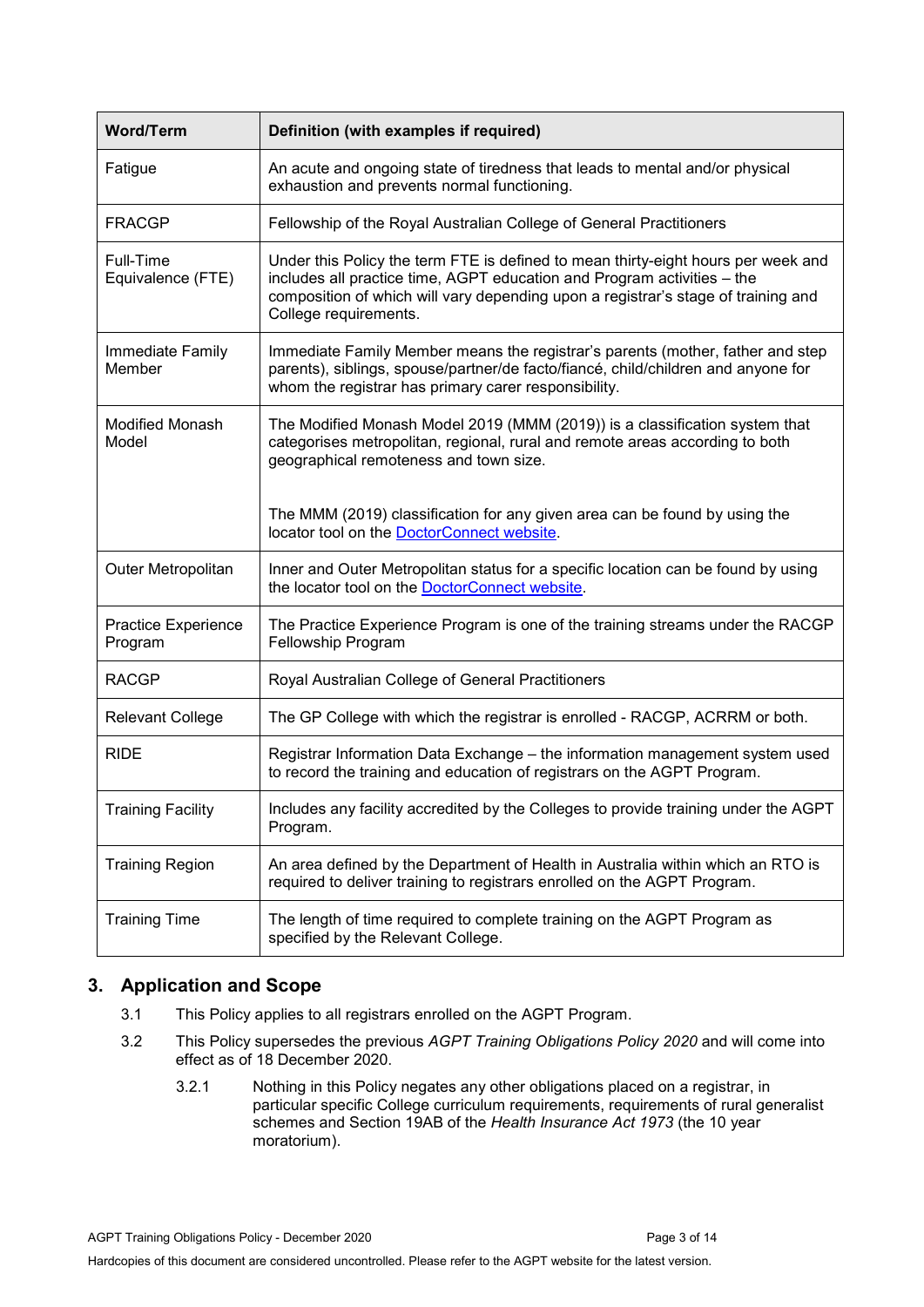# <span id="page-3-0"></span>**4. Training Location Obligations**

### **General Pathway – Training Location Requirements**

- 4.1 A registrar on the general pathway is required to undertake 12 calendar months of their training in a prescribed location regardless of whether they are training on a full-time or part-time basis. The location options available to registrars include:
	- 4.1.1 Twelve months training in a rural location classified Modified Monash Model (2019) (MMM (2019)) 2-7; or
	- 4.1.2 Twelve months in an Outer Metropolitan location; or
	- 4.1.3 Twelve months training in a non-capital city classified as MMM (2019) 1; or
	- 4.1.4 Twelve months training in an Aboriginal and Torres Strait Islander health training post in an Aboriginal Community Controlled Health Service or other approved Aboriginal Medical Service; or
	- 4.1.5 Twelve months training comprising two of the following:
		- 4.1.5.1 Six months training in an Outer Metropolitan location; or
		- 4.1.5.2 Six months training in a rural location classified MMM (2019) 2-7; or
		- 4.1.5.3 Six months training in a non-capital city classified MMM (2019) 1; or
		- 4.1.5.4 Six months training in an Aboriginal and Torres Strait Islander health training post in an Aboriginal Community Controlled Health Service or other approved Aboriginal Medical Service.
- 4.2 It is expected that registrars will undertake the training outlined in clause 4.1 on a full-time basis or at the same level of part-time training as previously approved by their RTO as per clause 5 of this Policy.
- 4.3 Specific location preference is subject to the following conditions:
	- 4.3.1 The Regional Training Organisation's (RTOs) local registrar practice placement policies;
	- 4.3.2 Any other local policies; and
	- 4.3.3 The availability of an accredited Training Facility in that location.
- 4.4 All training location obligations must be met during Core Vocational Training.

### **Rural Pathway – Training Location Requirements**

- 4.5 Registrars on the rural pathway are generally required to undertake all of their training in facilities in MMM (2019) 2-7 locations.
- 4.6 The rural pathway training location requirements do not apply to the hospital training year (RACGP) or for the first year of Core Generalist Training in a hospital (ACRRM).
- 4.7 Registrars, who are subject to Section 19AB of the *Health Insurance Act 1973*, must undertake all of their training (including required skills training) on the rural pathway of the AGPT Program in training facilities located in MMM (2019) 2-7 locations.
	- 4.7.1 These registrars are not eligible to apply to transfer (as per the *AGPT Transfer Policy 2020*) from the rural pathway to the general pathway unless they are first granted a Section 19AB exemption by the Department of Health.
	- 4.7.2 A Section 19AB exemption allows registrars to apply to transfer from the rural pathway to the general pathway. A Section 19AB exemption does not compel the Relevant College to approve the application to transfer the registrar to the general pathway.
- 4.8 Other registrars (not subject to Section 19AB) training on the rural pathway, must also undertake all of their training in facilities located in MMM (2019) 2-7 locations. However, the *AGPT Transfer Policy 2020* allows the Relevant College to consider pathway transfer applications from registrars so that they may train in an MMM (2019) 1 location. These registrars do not require a Section 19AB exemption to support their application.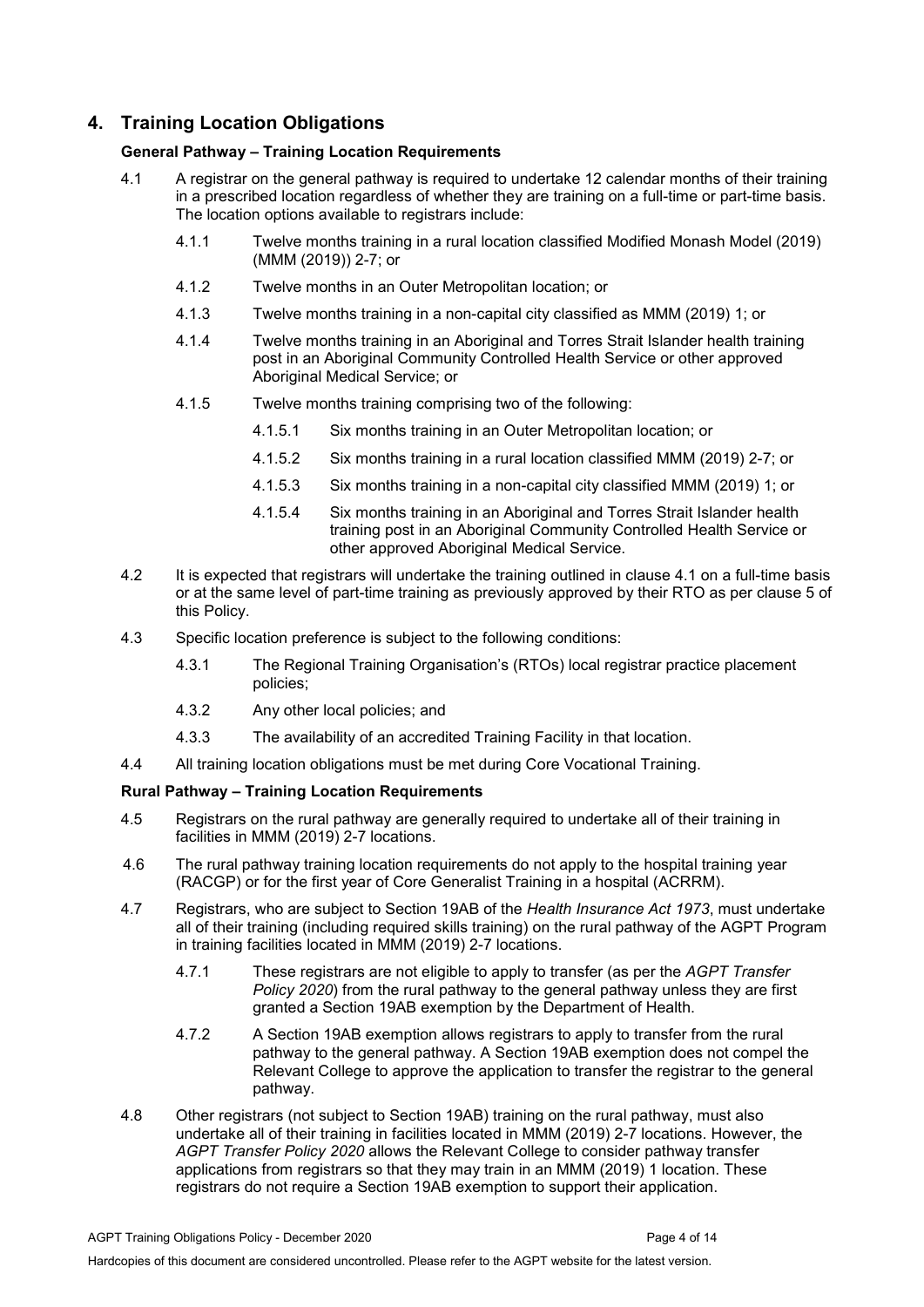- 4.9 Where registrars need to undertake their Extended Skills, Advanced Specialised Training and/or Advanced Rural Skills Training term(s) in an MMM (2019) 1 location, RTOs may allocate registrars to temporarily train in MMM (2019) 1 locations subject to the following conditions being met:
	- 4.9.1 The RTO must document that all reasonable options for rural placements within their Training Region have been exhausted; and
	- 4.9.2 For the purpose of this Policy, an Extended Skills term must be a skills training term (for example, obstetrics or anaesthetics) and not a further general practice term. Registrars seeking to undertake their Extended Skills term as a general practice term can do so, but will not be able to be placed into an MMM (2019) 1 location unless they are granted an approved transfer to the general pathway by the Relevant College.
		- 4.9.2.1 It should be noted that clause 4.9.2 does not alter the definition of Extended Skills as specified by the RACGP.
	- 4.9.3 Upon completion of this/these training term(s) the registrar must return to training in MM 2-7 training locations.
	- 4.9.4 For registrars subject to Section 19AB and who require access to the Medicare Benefits Schedule, a Section 19AB exemption will be required before they can be approved to train in an MMM (2019) 1 location.
	- 4.9.5 Pathway transfers (including temporary transfers) for training terms other than those stated in clause 4.9 above require Relevant College approval as per the *AGPT Transfer Policy 2020*.
- 4.10 Specific location preference is subject to the following conditions:
	- 4.10.1 RTO's local registrar practice placement policies;
	- 4.10.2 Any other local policies; and
	- 4.10.3 The availability of an accredited Training Facility in that location.

#### **International Training Placements**

- 4.11 All training undertaken by registrars enrolled in the AGPT Program must occur within Australia and Australian external territories, which include Ashmore and Cartier Islands, Christmas Island, the Cocos (Keeling) Islands, the Coral Sea Islands, the Australian Antarctic Territory, the Territory of the Heard and McDonald Islands and Norfolk Island.
	- 4.11.1 The exception to this is Australian Defence Force (ADF) registrars training on overseas deployment (see the *AGPT Australian Defence Force Registrars Policy 2020* for further details).
	- 4.11.2 Registrars who choose to undertake training or practice outside of Australia and Australian external territories, independent of the AGPT Program (while on Category 2 Leave for example), should contact the Relevant College to determine if this training or practice will be recognised by the College.
	- 4.11.3 Any training or practice outside of the AGPT Program must not be organised, funded or supported through the registrar's RTO.

## <span id="page-4-0"></span>**5 Training Time Obligations**

- 5.1 Generally registrars should commence their training at 1.0 FTE and are supported to undertake full-time training to obtain College fellowship.
- 5.2 RTOs will endeavour to provide access to training at less than 1.0 FTE for registrars who require this flexibility. Any arrangement for the provision of training at less than 1.0 FTE is subject to negotiation between a registrar and their RTO.
- 5.3 Only training activities that have been approved by the registrar's RTO will be counted towards the registrar's FTE Training Time.
- 5.4 Registrars may undertake training for more than 38 hours per week but must understand that this will not accelerate their progress towards fellowship.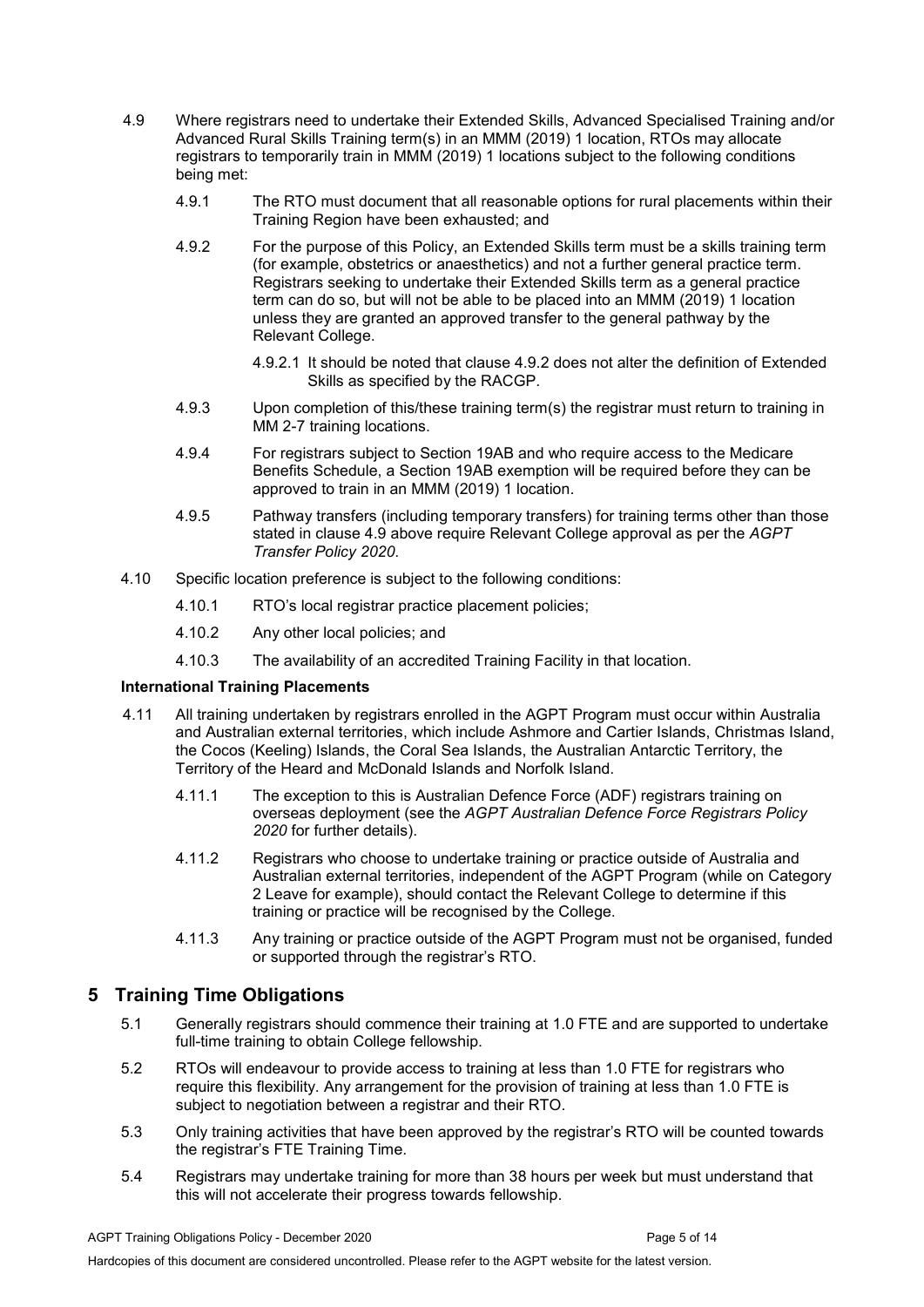### **Training Less than FTE**

- 5.5 Under this Policy, registrars are considered to be training 1.0 FTE unless otherwise approved by their RTO.
- 5.6 All registrars wanting to train at less than 1.0 FTE need to apply to their RTO in writing, 20 business days prior to the date they propose to commence training at less than 1.0 FTE.
- 5.7 Training at less than 1.0 FTE can only commence with the written approval of the RTO's CEO.
- 5.8 Registrars training at less than 1.0 FTE must comply with the minimum part-time requirements specified by the Relevant College.

#### **Required Time for Training Terms**

5.9 Registrars training on the AGPT Program are required to successfully complete the training terms specified by the Relevant College. The following are the required training terms:

#### **Table 1 Royal Australian College of General Practitioners (RACGP) Fellowship Program**

| <b>Training Term</b>                                                                                         | <b>FTE Weeks</b> |
|--------------------------------------------------------------------------------------------------------------|------------------|
| <b>Hospital Training</b><br>*This can include a 'Community Post' placement as defined by the<br><b>RACGP</b> | 52 Weeks         |
| GPT <sub>1</sub>                                                                                             | 26 Weeks         |
| GPT <sub>2</sub>                                                                                             | 26 Weeks         |
| GPT3                                                                                                         | 26 Weeks         |
| <b>Extended Skills Training</b>                                                                              | 26 Weeks         |

#### **Table 2 Fellowship in Advanced Rural General Practice (FARGP) through the RACGP**

| <b>Training Term</b>                  | <b>FTE Weeks</b> |
|---------------------------------------|------------------|
| Advanced Rural Skills Training (ARST) | 52 Weeks         |

\*in addition to completion of the RACGP Fellowship Program (as per Table 1).

#### **Table 3 Australian College of Rural and Remote Medicine (ACRRM) Fellowship Program**

| <b>Training Term</b>                | <b>FTE Weeks</b>                 |
|-------------------------------------|----------------------------------|
| <b>Core Generalist Training</b>     | 156 Weeks                        |
|                                     |                                  |
| Advanced Specialised Training (AST) | 52 Weeks (104 Weeks for Surgery) |

#### 5.10 In order to successfully complete each training term as specified above, registrars must:

- 5.10.1 Satisfactorily complete all the required weeks of FTE training, the amount of which is specified in Tables1-3 above and cannot be shortened to accelerate a registrar's training (aside from the granting of RPL by the Relevant College);
- 5.10.2 Satisfactorily meet all Education and Training Requirements; and
- 5.10.3 Be assessed by their RTO as successfully completing the training term.
- 5.11 Failure to successfully complete a training term, as assessed by the RTO, may require the registrar to apply for an Extension for Assessment Purposes as specified by the *AGPT Extension of Training Time Policy 2020*.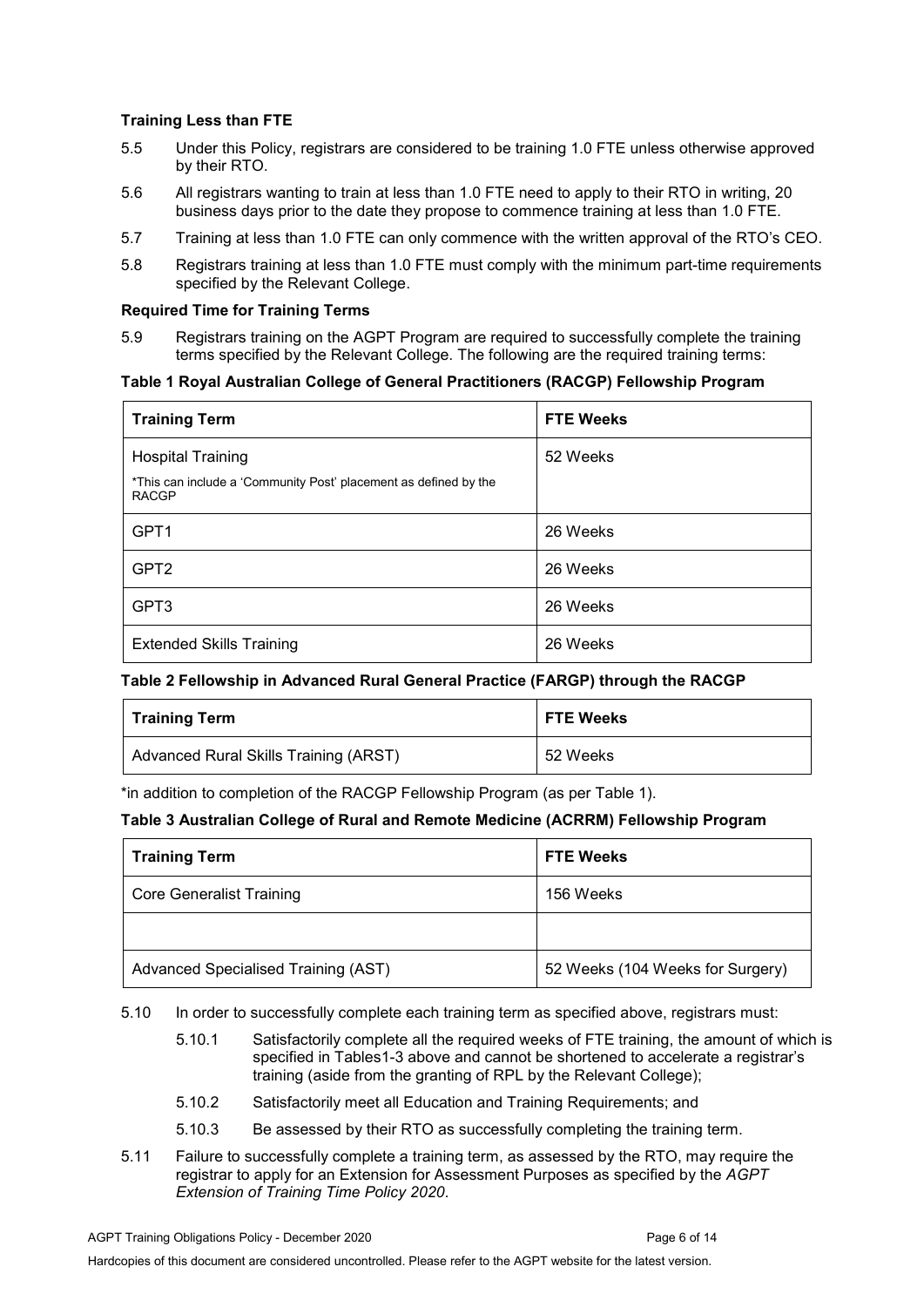- 5.12 Registrars must be enrolled in FARGP to undertake Advanced Rural Skills Training.
	- 5.12.1 This training term must be completed within 52 FTE weeks.

#### **Training Time Cap**

- 5.13 It is expected that registrars training on the AGPT Program will achieve fellowship within a specified training time cap dependent on the College fellowship they are working towards. Clauses 5.13.1 to 5.13.4 below must be read in conjunction with clause 5.14. Registrars are expected to achieve fellowship within:
	- 5.13.1 Four years from the Commencement of Training for FTE registrars seeking fellowship of RACGP;
	- 5.13.2 Five years from the Commencement of Training for FTE registrars seeking fellowship of RACGP and FARGP;
	- 5.13.3 Five years from the Commencement of Training for FTE registrars seeking fellowship of ACRRM or dual RACGP/ACRRM fellowship awards; and
	- 5.13.4 Six years from the Commencement of Training for FTE registrars seeking fellowship of ACRRM or dual RACGP/ACRRM fellowship awards and who are undertaking an AST in surgery.
- 5.14 The above training time cap includes all training terms as required by the Relevant College (see Tables 1, 2 and 3 above) with an additional 12 FTE months available to enable registrars to take a six calendar month period of Category 2 Leave and a six calendar month period of extension for assessment purposes if required. Registrars will only be able to access additional Category 2 Leave or extensions of training time beyond an initial six calendar months in Extenuating and Unforeseen Circumstances.
	- 5.14.1 Registrars who exhaust their available training time, as outlined in clauses 5.13 and 5.14 above, without achieving fellowship and who do not have Extenuating and Unforeseen Circumstances that would warrant a second extension of training time are able to seek additional time on the AGPT Program under clause 6 below.
- 5.15 The training time cap excludes:
	- 5.15.1 Category 1 Leave as specified in the *AGPT Program Leave Policy 2020;*
	- 5.15.2 Category 2 Leave for registrars who are placed on Category 2 Leave due to being unable to be matched to an appropriate Training Facility as specified in the *AGPT Program Leave Policy 2020*; and
	- 5.15.3 ADF Service Leave as specified in the *AGPT Australian Defence Force Registrars Policy 2020*.
- 5.16 For registrars who are undertaking Rural Generalist Training, as per the *AGPT Rural Generalist Policy 2020*, their training time cap will be extended by a maximum of 12 FTE months (52 FTE weeks) above the training time caps specified in clauses 5.13.1 to 5.13.4 above.
- 5.17 Registrars training at less than 1.0 FTE will be required to achieve fellowship within a timeframe that is reflective of their part-time status as per College requirements.
- 5.18 Registrars who are using the provisions in the AGPT Program Policies to extend their Training Time (for example the *AGPT Extension of Training Time Policy 2020* and/or *AGPT Program Leave Policy 2020*) will need to seek written approval from their RTO if their overall Training Time exceeds the time specified in clauses 5.13.1 to 5.13.4.

#### **Recognition of Prior Learning**

- 5.19 Recognition of Prior Learning (RPL) can reduce a registrar's overall training time on the AGPT Program.
- 5.20 Applications for RPL are assessed and approved by the Relevant College. RTOs can assist registrars to complete their RPL applications.
- 5.21 Registrars can apply, via their RTO, to the Relevant College for RPL. The process, timeframes and requirements for applying for RPL is available through the Relevant College.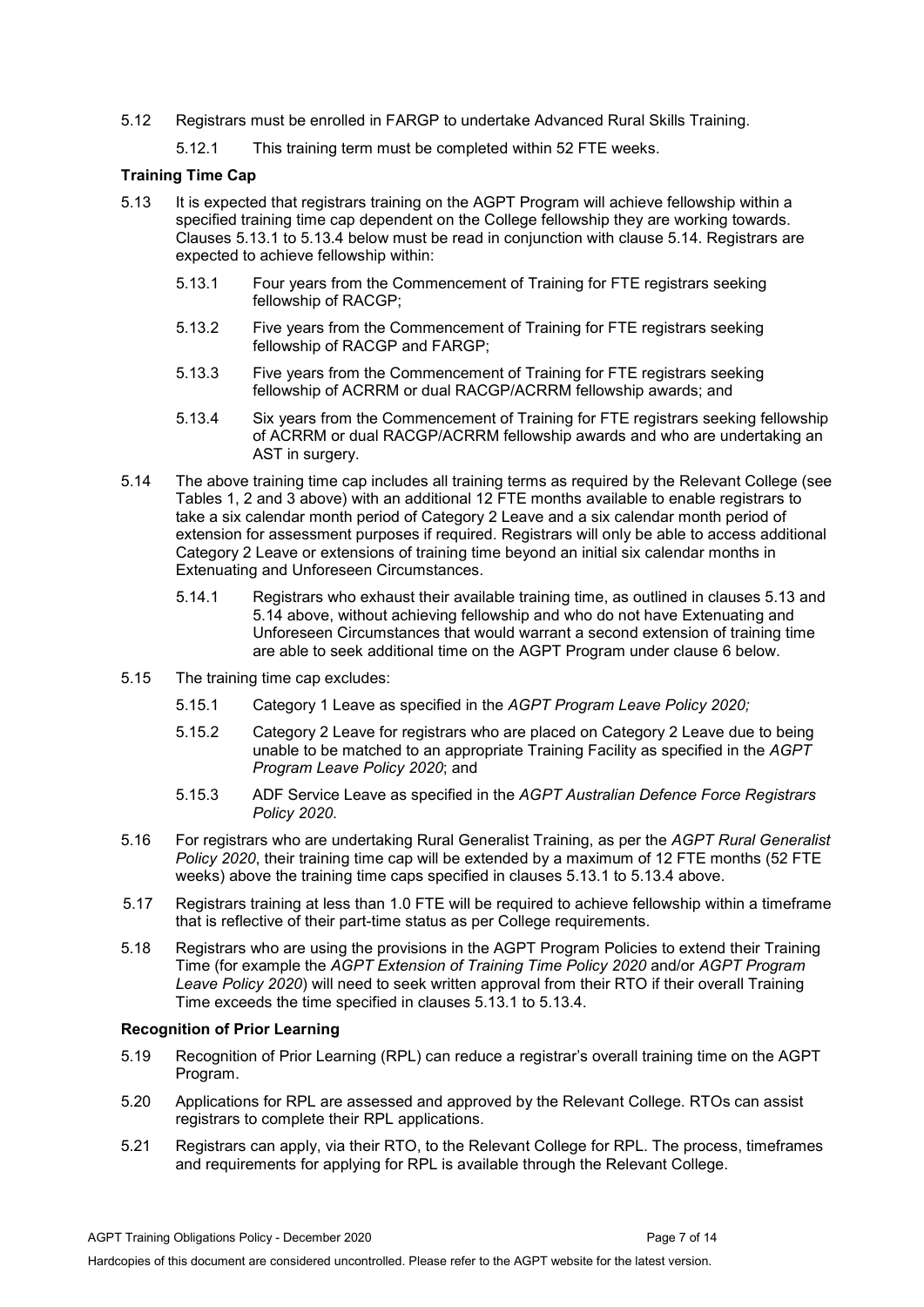- 5.22 If RPL with time credit is granted by the Relevant College, it will reduce the overall training time cap that applies to registrars.
	- 5.22.1 Registrar's training time cap through RPL will only be reduced by a maximum of 52 FTE weeks. For example, if a registrar seeking fellowship of ACRRM is granted 104 FTE weeks (2 FTE years) of RPL with time credit, instead of their training time cap being reduced from 5 FTE years to 3 FTE years the cap will be reduced to 4 FTE years.

#### **Gaps in Training Time**

- 5.23 Registrars should have no gaps in their Training Time while training on the AGPT Program.
- 5.24 The registrar's training profile must be completed so that all time on the AGPT Program is accounted for by a training term, period of leave, extension of training time and/or a remediation term.
	- 5.24.1 Registrars' training profiles must include their hospital term and/or Core Generalist Training and RPL if applicable.
	- 5.24.2 RPL must be entered into the registrar's training profile within 20 business days of it being granted by the Relevant College.

### **Remediation**

- 5.25 Periods of remediation will suspend a registrar's Training Time.
	- 5.25.1 Periods of remediation will not be included as part of the training time cap as Training Time is suspended.

# <span id="page-7-0"></span>**6 Approach for Registrars Who Exhaust Their Training Time Without Attaining Fellowship**

- 6.1 Registrars who exhaust their available Training Time (including exhausting the extensions of Training Time available under the *AGPT Extension of Training Time Policy 2020*) without successfully completing all required fellowship assessment/exam components, will be able to apply through their RTO to the Relevant College for additional Training Time and/or support.
- 6.2 Under this approach registrars will be able to seek support through the following options:
	- 6.2.1 Transitioning from the AGPT Program to the RACGP's Practice Experience Program (if they are training towards fellowship of the RACGP) or the ACRRM Independent Pathway (if they are training towards fellowship of ACRRM);
		- 6.2.1.1 Registrars who transition from the AGPT Program to the Practice Experience Program or the Independent Pathway may be able to continue practising at their most recent AGPT accredited practice with the support of their AGPT supervisor where possible.
		- 6.2.1.2 These registrars will also be able to access a 26 calendar week Extension to transition as per clause 5.5 of the *AGPT Extension of Training Time Policy 2020*.
	- 6.2.2 Access to a period of remediation of up to a maximum of six calendar months (the remediation plan will need to be developed in consultation between the RTO, registrar and the Relevant College and approved as per the Relevant College's Remediation Policy);
		- 6.2.2.1 A period of remediation under this approach should be followed by an extension of training time to enable the registrar to undertake their outstanding assessment/exam components. If the registrar does not successfully complete their remediation the extension of training time may not proceed and the registrar may be withdrawn.
	- 6.2.3 Access to further extension(s) of training time; or
	- 6.2.4 A combination of the options specified above.
- 6.3 Registrars are eligible to apply to be managed under this approach if they meet the following criteria: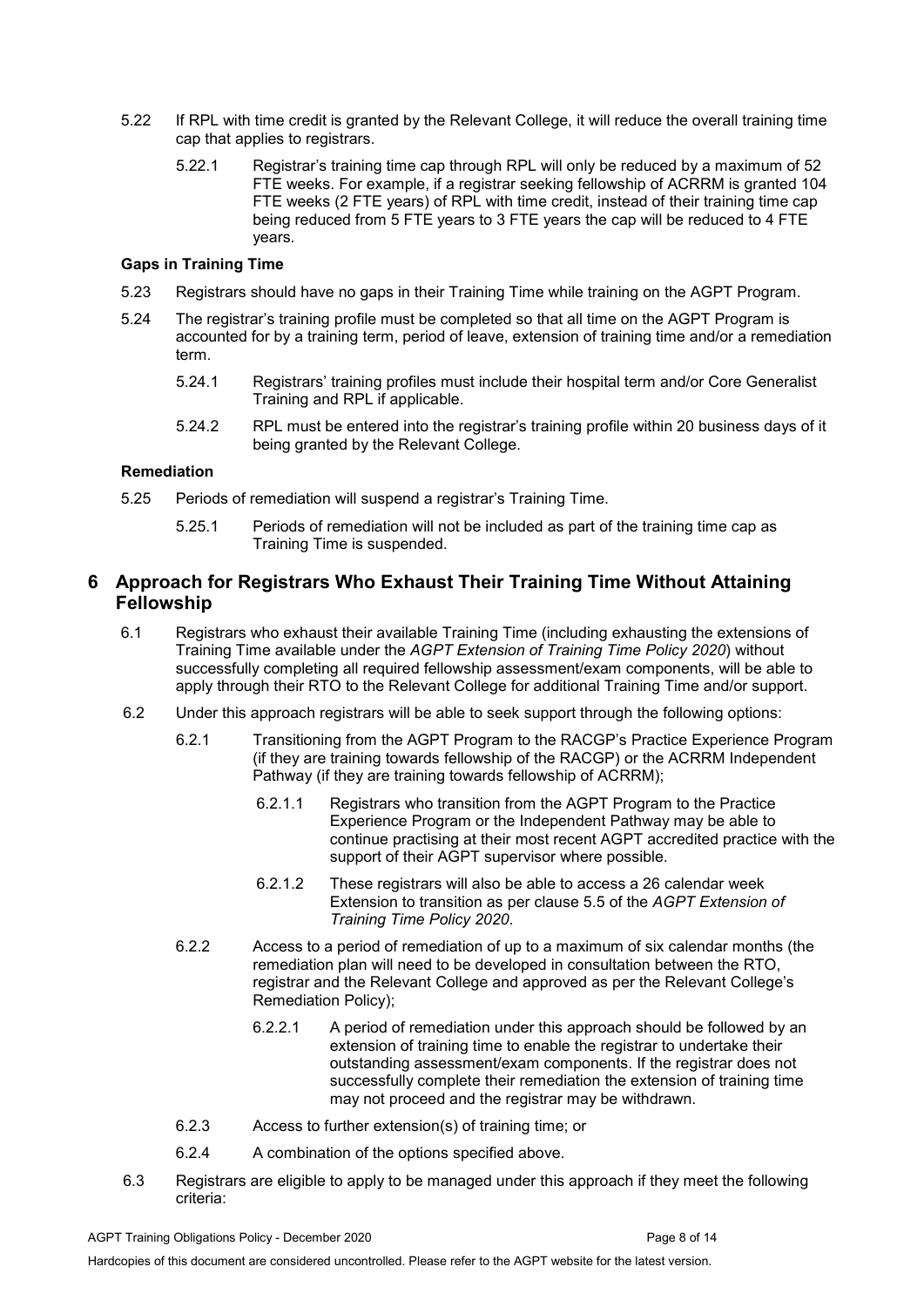- 6.3.1 They are approaching the end of their available Training Time (including approved extensions of training time);
- 6.3.2 They do not have Extenuating and Unforeseen Circumstances that would warrant the approval of either a second Extension of Training Time for Assessment Purposes or a Further Extension of Training Time as per as per clause 5.3.1.2 and clause 7 of the *AGPT Extension of Training Time Policy 2020* respectively;
- 6.3.3 They have demonstrated a willingness to meet the requirements of the AGPT Program and engage with their RTO; and
- 6.3.4 They have not successfully completed all required fellowship assessment/exam components.
- 6.4 Under this approach eligible registrars will be required to make contact with their RTO well before the end of their current training term or extension of training time.
- 6.5 RTOs will work with eligible registrars to develop a plan outlining how registrars can be supported to optimise their chances of attaining fellowship of the Relevant College.
- 6.6 The plan developed between the RTO and eligible registrar should include the following:
	- 6.6.1 Which option or combination of options (as specified in clauses 6.2.1 to 6.2.4 above) is being proposed to support the registrar to attain fellowship;
	- 6.6.2 A learning plan that articulates:
		- 6.6.2.1 The outstanding fellowship assessment/exam components;
		- 6.6.2.2 How the registrar will be supported to optimise their chances of successfully completing the outstanding requirements;
		- 6.6.2.3 The actions the registrar will commit to undertaking; and
		- 6.6.2.4 When it is planned that the registrar will undertake the outstanding fellowship requirements.
	- 6.6.3 If a period of remediation is proposed, a remediation plan and proposed budget; and
	- 6.6.4 The points during the proposed plan at which the registrar's progress towards fellowship will be reviewed.
		- 6.6.4.1 It is expected that as the registrar progresses through the agreed plan their progress will be reviewed regularly. If required the plan can be amended or terminated, with the approval of the Relevant College, based on how the registrar is progressing.
		- 6.6.4.2 The termination of the plan may result in the registrar's withdrawal from the AGPT Program.
- 6.7 Once a plan has been developed and agreed upon between the RTO and an eligible registrar the RTO will send the plan to the Relevant College for consideration.
	- 6.7.1 For RACGP the plan should be sent to [AGPTadmin@racgp.org.au;](mailto:AGPTadmin@racgp.org.au) and
	- 6.7.2 For ACRRM the plan should be sent to [training@acrrm.org.au.](mailto:training@acrrm.org.au)
- 6.8 The Relevant College will advise the RTO of the outcome of their consideration of the plan within 20 business days.
	- 6.8.1 The 20 business day period does not include any delays caused by the Relevant College waiting for information that has been requested and is reasonably required in order to consider the plan submitted.
- 6.9 All applications to the Colleges under this approach will be considered on a case by case basis.
- 6.10 Once the Relevant College has advised the RTO of the outcome of their consideration of the proposed plan the RTO will inform the registrar.
	- 6.10.1 If the plan is approved by the Relevant College, the RTO will work with the registrar to implement the plan.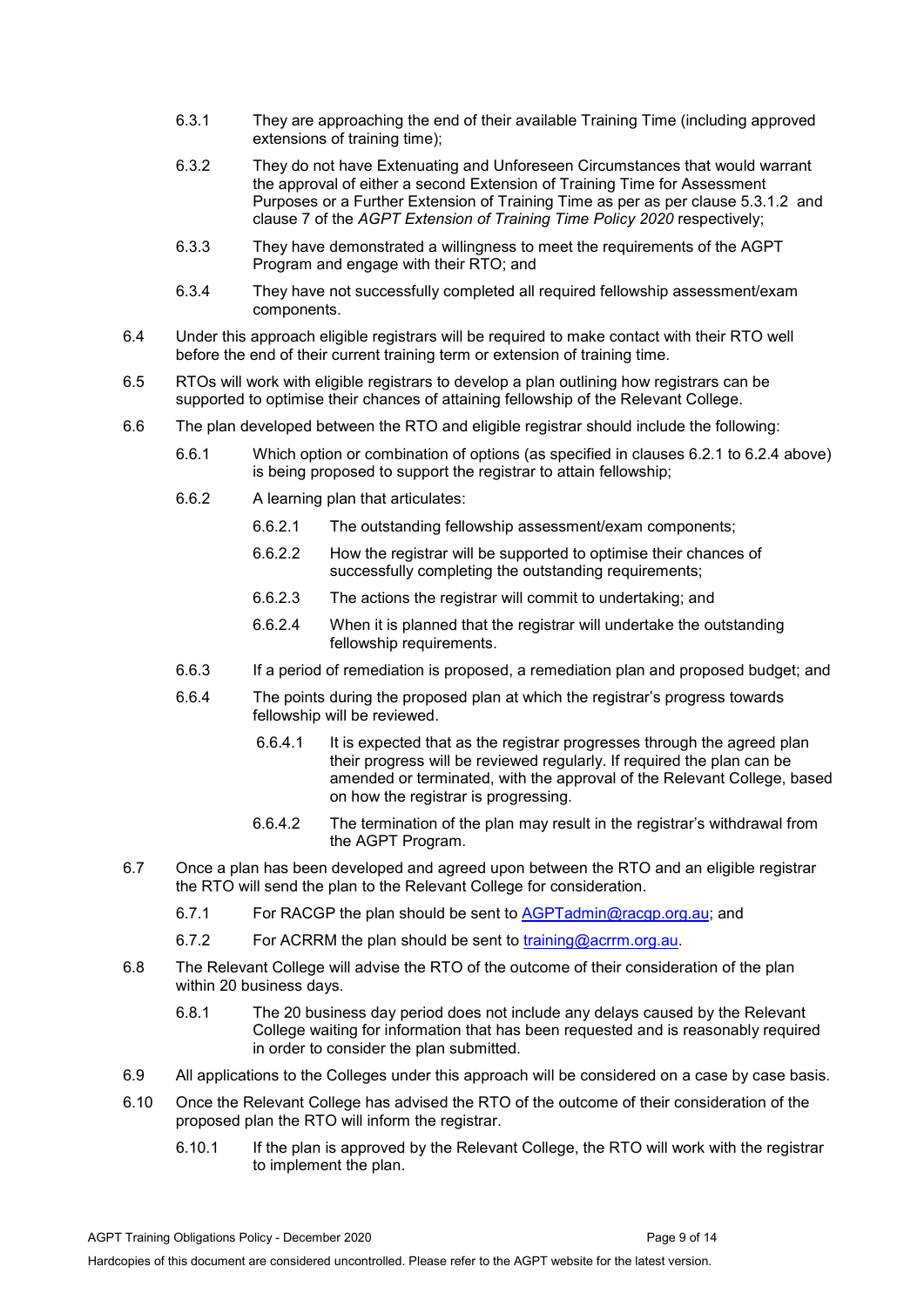- 6.10.2 If the plan is not approved by the Relevant College, the RTO will work with the College to formulate an alternative plan with the input of the registrar.
	- 6.10.2.1 This alternative plan may result in the withdrawal of the registrar from the AGPT Program as per clause 5.4.6 or 5.4.7 of the *AGPT Withdrawal Policy 2020* if it is decided by the College that the registrar does not meet the required standards to enable them to successfully attain fellowship.
- 6.11 For registrars undertaking dual fellowship (as per clauses 8.3 to 8.8 below), the approach will be dependent on whether the registrar has failed the exams/assessments of one or both Colleges.
	- 6.11.1 If the registrar has failed the exams/assessments of one of their chosen Colleges then the plan developed with their RTO will be sent to the Relevant College for approval.
	- 6.11.2 If the registrar has failed the exams/assessment of both of their chosen Colleges then the plan developed with their RTO will be sent to both Colleges. The Colleges will then determine the appropriate supports for the registrar.

# <span id="page-9-0"></span>**7 Exceptions to Training Obligations**

- 7.1 Exceptions to the training obligations must be applied for in writing by submitting a completed AGPT Application - Exception to Training Obligations form via email to:
	- 7.1.1 [training@acrrm.org.au](mailto:training@acrrm.org.au) for ACRRM registrars; and
	- 7.1.2 [AGPTadmin@racgp.org.au](mailto:AGPTadmin@racgp.org.au) for RACGP registrars.
- 7.2 A registrar through their RTO, or a RTO on behalf of a registrar, can lodge a written submission for an exception to the training obligations to the Relevant College seeking consideration for an exception from the training obligations specified in this Policy.
- 7.3 Any submissions for the Relevant Colleges' consideration must be supported and submitted by the registrar's RTO. Any application submitted to the Relevant College which is not supported by the registrar's RTO will be returned.
- 7.4 Reasons for consideration of exceptions to the training obligations specified in this Policy include, but are not limited to:
	- 7.4.1 RTO capacity issues;
		- 7.4.1.1 In applying to the Relevant College for an exception, the RTO must demonstrate that they have explored all available options to meet the training requirements of the registrar. (This may include options for transfer, Extended Skills, Advanced Specialised training or leave provisions).
	- 7.4.2 Extenuating and unforeseen changes in personal circumstances for the registrar.
- 7.5 Submissions for an exception to the training obligations require details of the type of exception requested, the reasons, all relevant supporting documentation and evidence, and any further information as requested by the Relevant College or the RTO.
- 7.6 Decisions can only be made upon the evidence available and failing to respond to a request for further information may lead to a determination to decline the exception request.
- 7.7 Registrars and RTOs will be notified in writing by the Relevant College of the outcome of submissions for exception to the training obligations within 20 business days, including the reasons if the submission is declined.
- 7.8 Registrars are not automatically entitled to an exception from the training obligations specified in this Policy.

# <span id="page-9-1"></span>**8 Training End Points**

- 8.1 The three endpoints supported under the AGPT Program are FRACGP, FACRRM and FRACGP combined with FARGP.
- 8.2 Registrars must comply with the membership Policy of the Relevant College.

Hardcopies of this document are considered uncontrolled. Please refer to the AGPT website for the latest version.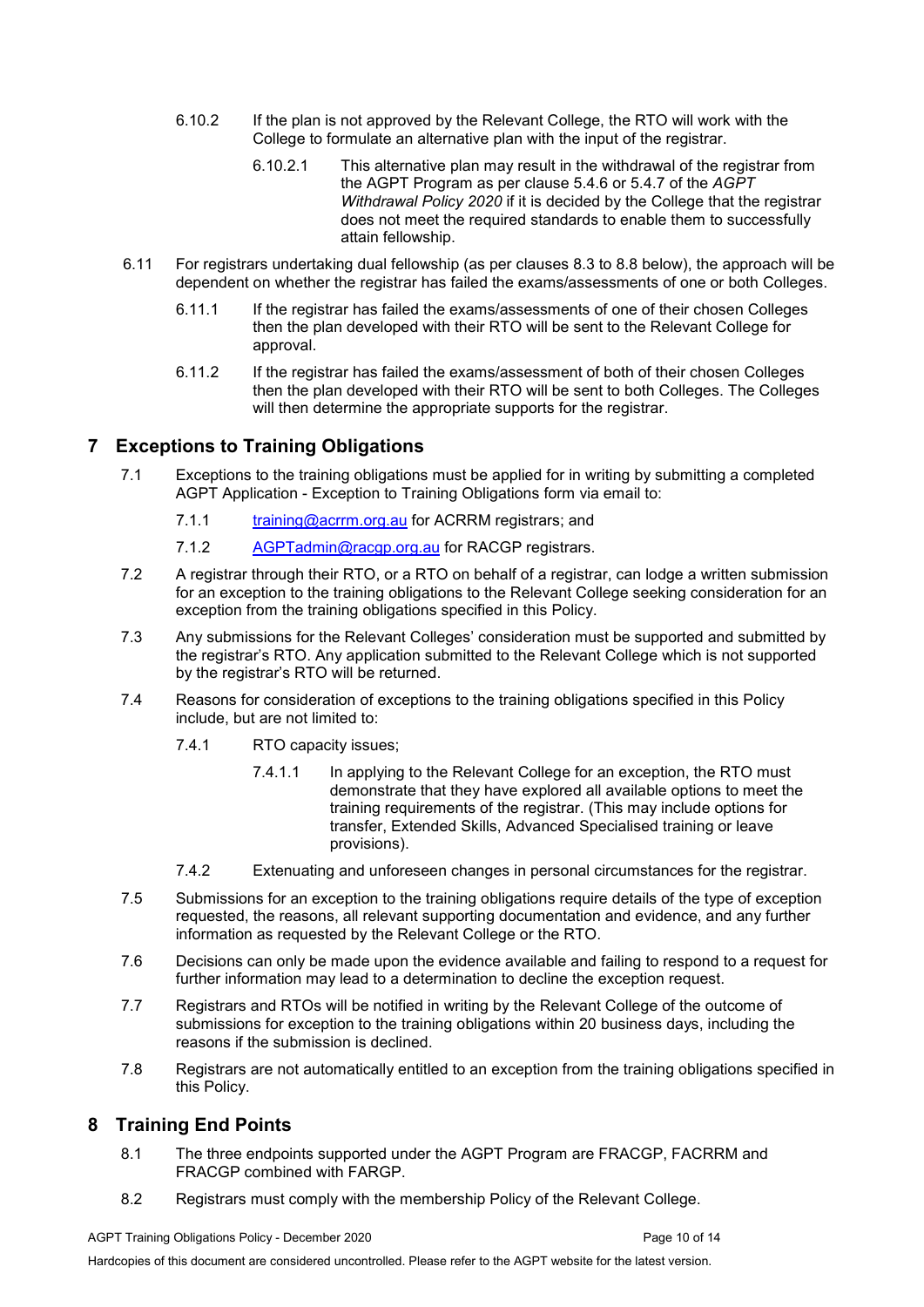- 8.2.1 Once registrars have enrolled in their chosen fellowship program(s), after being successful in the AGPT selection process, they may not change to another fellowship program during their training on the AGPT Program.
- 8.2.2 Registrars working towards FRACGP may enrol in FARGP at any stage prior to the completion of Core Vocational Training.

### **Dual Fellowship**

- 8.3 Registrars are able to undertake dual fellowship with both RACGP and ACRRM.
- 8.4 The training must be undertaken concurrently, in combined units that meet the dual curriculum requirements and should be discussed with the registrar's RTO.
	- 8.4.1 If a dual fellowship registrar is granted RPL for a training term by one College, but not the other it is expected that they will complete the training term for which they were not granted RPL and once that is completed return to undertaking their training terms concurrently in combined units.
- 8.5 Registrars must select to undertake dual fellowship of both RACGP and ACRRM. This must be achieved by applying through both Colleges' selection processes and being successful in attaining a placement with both Colleges in the same year.
	- 8.5.1 Registrars are unable to enrol in an additional fellowship program once their training on the AGPT Program has commenced (with the exception of FARGP as specified in clause 8.2.2 above).
	- 8.5.2 Registrars undertaking dual fellowship of both RACGP and ACRRM can elect to drop one of their selected fellowship programs at any time during their training on the AGPT Program.
- 8.6 Registrars who are training on the AGPT Program towards obtaining fellowship of both ACRRM and RACGP may apply for and obtain fellowship of one of the Colleges before they have completed the training requirements for obtaining fellowship of the other College.
- 8.7 Registrars who are training on the AGPT Program towards obtaining fellowship of both ACRRM and RACGP must not apply to Medicare for certification of their Vocational Registration as a general practitioner until they have obtained fellowship of both ACRRM and RACGP.
- 8.8 For further information regarding undertaking dual fellowship, registrars should speak to their RTO and College(s) as appropriate.

# <span id="page-10-0"></span>**9 Fellowship Exams and Assessments**

- 9.1 All registrars training on the AGPT Program are expected to actively pursue fellowship of the RACGP, ACRRM or both.
- 9.2 As part of achieving fellowship, registrars will be required to undertake exams and/or assessments during their training on the AGPT Program.
	- 9.2.1 If the RTO, or the Relevant College if required, approves an extension of training time (as per the *AGPT Extension of Training Time Policy 2020*), registrars can undertake their exams and/or assessments during an Extension for Assessment Purposes.
- 9.3 The eligibility requirements for registrars to sit their fellowship exams and/or assessments are available through the Relevant College.

## <span id="page-10-1"></span>**10 Fatigue Management**

- 10.1 Fatigue is a recognised workplace hazard that can affect registrars training on the AGPT Program.
- 10.2 Fatigue has implications for the provision of safe, quality care for patients, the well-being of registrars and the registrars' ability to meet their Education and Training Requirements.
- 10.3 The management of registrar Fatigue is the responsibility of registrars, RTOs, GP supervisors and Training Facilities.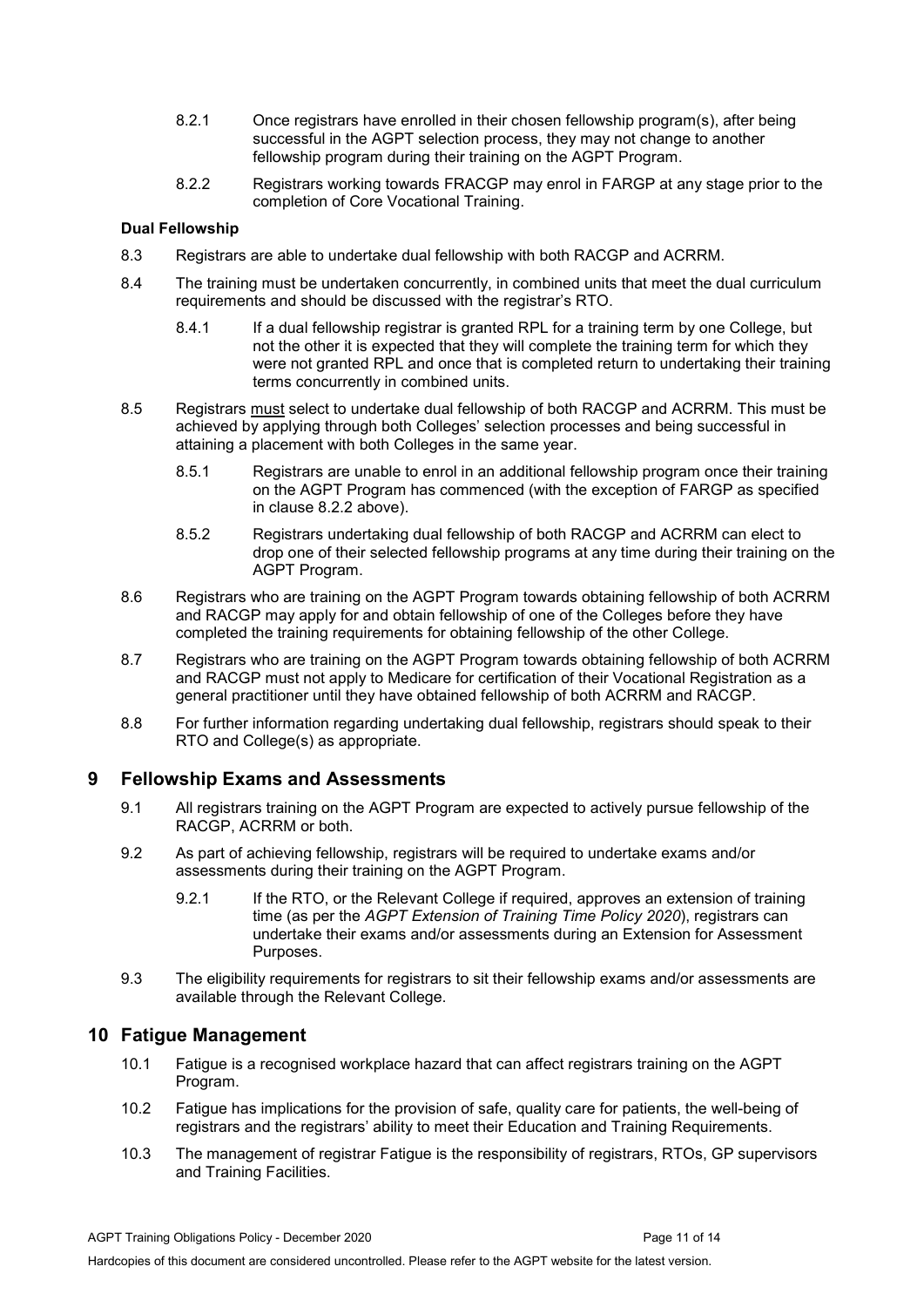# <span id="page-11-0"></span>**11 Roles and Responsibilities**

- 11.1 Registrars are responsible for:
	- 11.1.1 Fulfilling their training obligations as specified in this Policy;
	- 11.1.2 Managing their own Fatigue and giving consideration to the impacts to their wellbeing if training at a considerable distance/time from their place of residence;
	- 11.1.3 Ensuring that they complete their training on the AGPT Program within the relevant training time cap specified in clause 5.13;
	- 11.1.4 Complying with the membership policies of the Relevant College;
	- 11.1.5 Applying to their RTO for any extensions of training time or leave (as specified in the *AGPT Extension of Training Time Policy 2020* and the *AGPT Program Leave Policy 2020* respectively) that will bring their total Training Time above the training time cap set out in clause 5.13 to 5.18;
	- 11.1.6 Making contact with their RTO well before the end of their Training Time (including an approved extension of training time) to develop a plan under the approach specified in clause 6 above;
	- 11.1.7 Working with their RTO to develop a plan for approval by the Relevant College as per clause 6 above;
	- 11.1.8 Adhering to the requirements, agreed actions and review points of the agreed plan as per clause 6 above;
	- 11.1.9 Applying to the Relevant College(s) via their RTO for RPL as per the requirements, timeframes and process specified by the Relevant College;
	- 11.1.10 Enrolling in FARGP at any stage prior to the completion of Core Vocational Training if they choose to pursue FARGP;
	- 11.1.11 Ensuring they comply with the minimum College training requirements for patient contact hours per week; and
	- 11.1.12 Being familiar and complying with Work Health and Safety legislation for the State or Territory in which they are training.
- 11.2 RTOs are responsible for:
	- 11.2.1 Being familiar and complying with Work Health and Safety legislation in the State or Territory in which they operate;
	- 11.2.2 Having systems and process in place to manage registrar Fatigue including giving consideration to the wellbeing of a registrar if training at a considerable distance/time from their place of residence;
	- 11.2.3 Assisting registrars in applying to the Relevant College for RPL as per the requirements, timeframes and process specified by the Relevant College;
	- 11.2.4 Recording a registrar's RPL in RIDE within 30 business days of the RPL application being approved by the Relevant Colleges(s);
	- 11.2.5 Ensuring that all of a registrar's training units, leave and extension, where relevant, are recorded in RIDE and that there are no gaps in the registrar's training on the AGPT Program;
	- 11.2.6 Managing registrar placements in line with the requirements of this Policy and the Relevant College(s) standards;
	- 11.2.7 Managing registrar Training Time to ensure that training is completed within the training time cap specified in clauses 5.13 whenever possible;
	- 11.2.8 Giving careful consideration to any requests for leave or extensions of training time that, if approved, will result in registrars exceeding their training time cap as specified in clauses 5.13;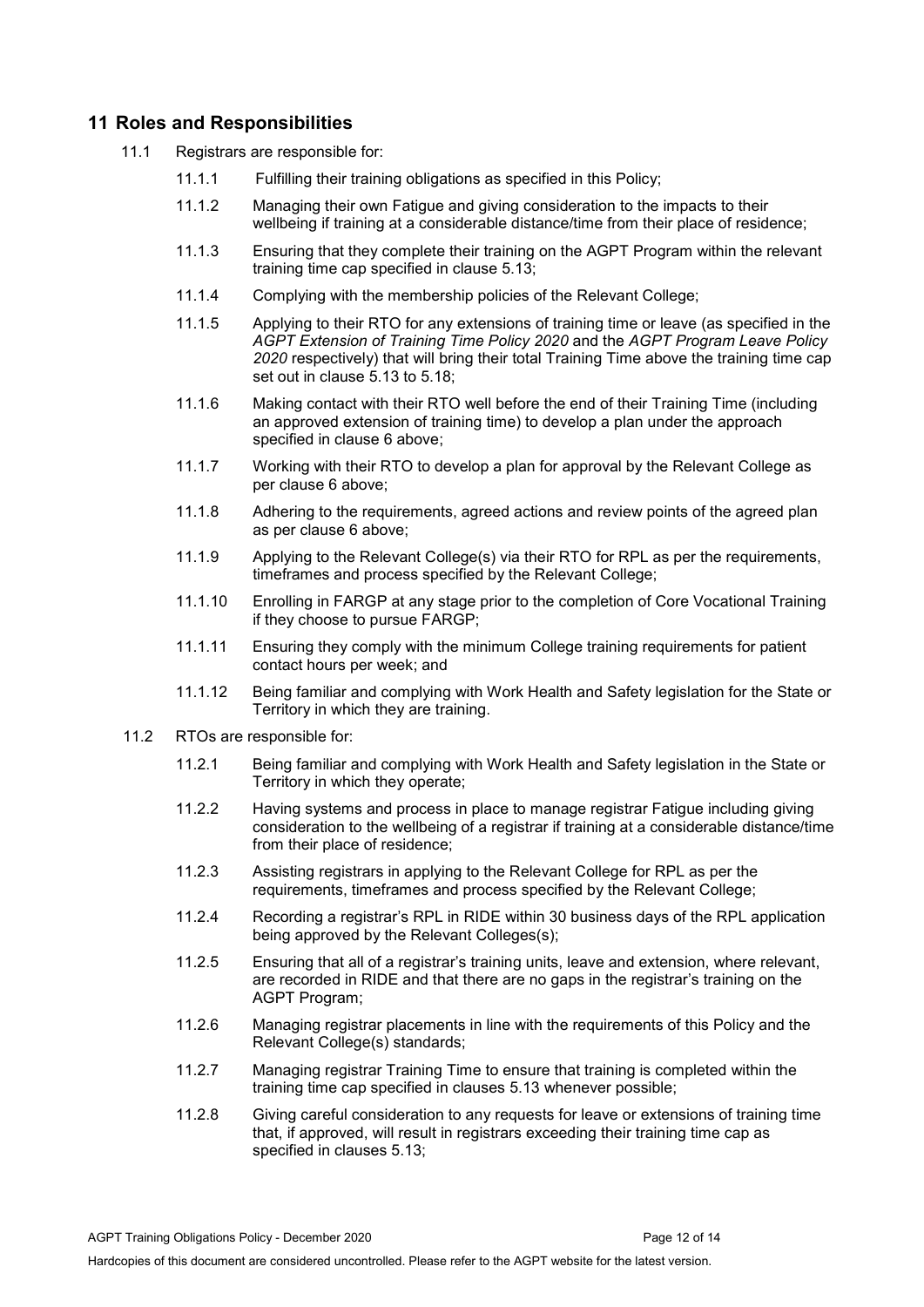- 11.2.9 Ensuring that if approved leave or extensions of training time lead to a registrar's Training Time exceeding the training time cap, the leave or extension of training time is approved in writing by the RTO's CEO as per clause 5.18;
- 11.2.10 Working with eligible registrars to develop a plan for consideration by the Relevant College under the approach specified in clause 6 above;
- 11.2.11 Working with the Relevant College and registrars to implement approved plans under clause 6 above;
- 11.2.12 Reviewing registrars progress towards fellowship under an approved plan as per clause 6 above and working with the Relevant College if amendments to the plan are required;
- 11.2.13 Ensuring that the training obligations specified in this Policy are met; and
- 11.2.14 Recording registrar's FTE training levels.
- 11.3 The Relevant College is responsible for:
	- 11.3.1 The consideration and approval of plans developed between RTOs and eligible registrars under the approach specified in clause 6 above;
	- 11.3.2 Communicating the outcome of their consideration of the plans to the RTO within 20 business days of the receipt of a complete plan;
	- 11.3.3 Working with the RTO and registrar to implement the plan including facilitating a transition from the AGPT Program to the Practice Experience Program or Independent Pathway if required; and
	- 11.3.4 Considering submissions for exceptions to the training obligations, notifying the RTO and registrar of the outcome and, if declined, provide the reasons for declining the request.

# <span id="page-12-0"></span>**12 Compliance and Monitoring**

- 12.1 The following will be monitored by the Relevant College:
	- 12.1.1 General pathway registrars' adherence to the training location obligations;
	- 12.1.2 Adherence to the requirement for rural pathway registrars' placements to be in MMM (2019) 2-7 locations only; and
	- 12.1.3 Registrars who have exceeded their training time cap.

## <span id="page-12-1"></span>**13 Entering Data into RIDE for RTOs**

- 13.1 Entering training units in RIDE with reference to clauses 8.3 to 8.8 dual fellowship:
	- 13.1.1 When a registrar is undertaking dual fellowship of both RACGP and ACRRM, the unit type that should be entered will be a combined unit type. For example 'GPT1 and CGT.
- 13.2 Entering training units in RIDE with reference to clause 6 Approach for Registrars Who Exhaust Their Training Time Without Attaining Fellowship:
	- 13.2.1 When a registrar is undertaking an Extension to Transition (as per clause 6.2.1.2) the unit type that should be entered is 'Extension - Transition'.
	- 13.2.2 When a registrar is undertaking a period of remediation (as per clause 6.2.2) the unit type that should be entered is 'Remediation'.
	- 13.2.3 When a registrar is undertaking a period of further extension of training time approved by the GP Colleges (as per clause 6.2.3) the unit type that should be entered is 'Extension – Assessment'.